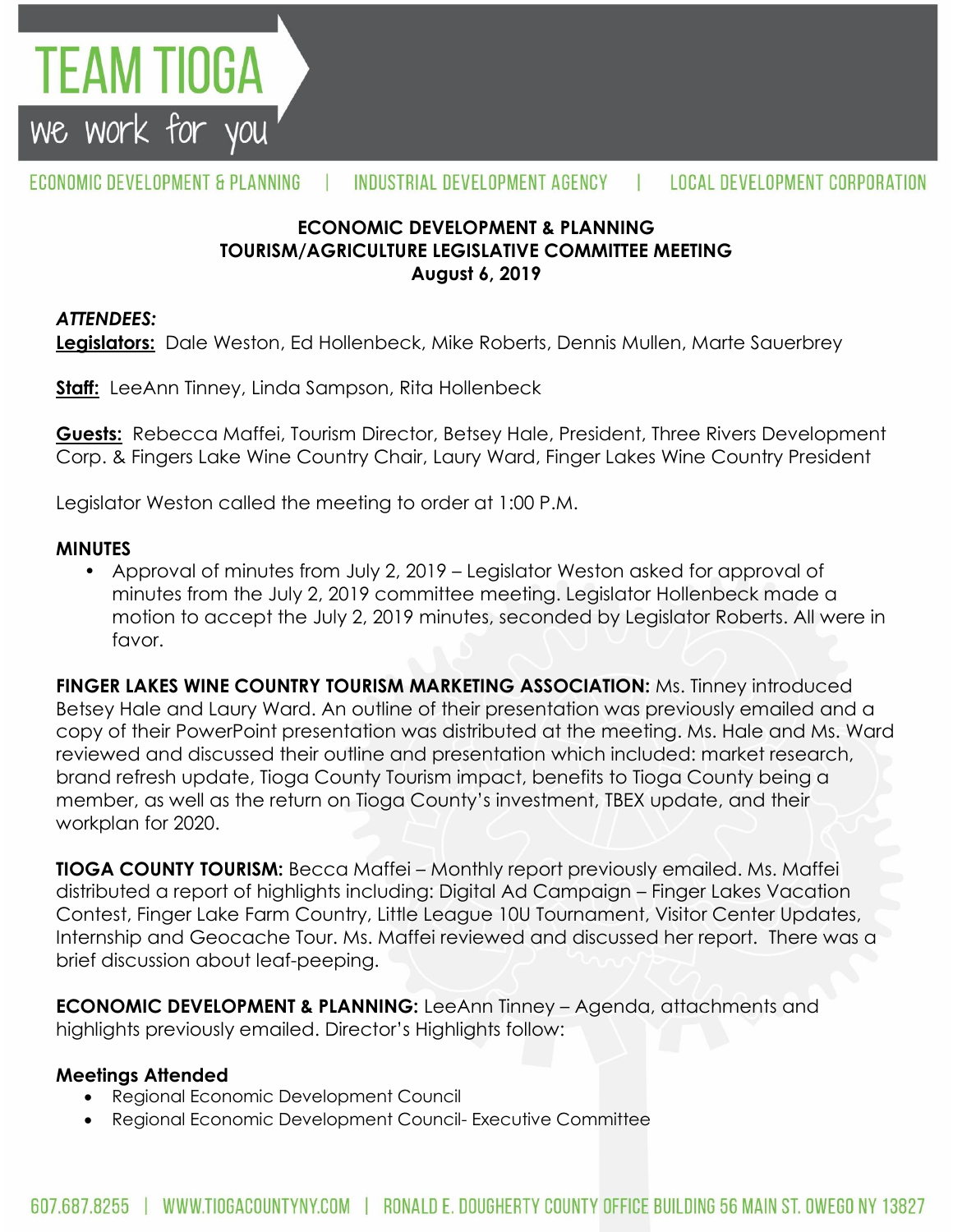- Regional Economic Development Council- Workforce Committee
- Regional Economic Development Council- Placemaking Committee
- STREDC Loan Committee
- SBDC (Small Business Development Center)
- STEAM 21- Collective Impact
- STEAM 21- Steering Committee
- Finger Lakes Wine Country Tourism Marketing Association
- Leadership Tioga Presentation on TEAM Tioga for Leadership class.
- Tioga County Chamber of Commerce Board
- Tioga County Chamber of Commerce- Governance Committee
- Tioga Downs Press Conference– Opening of sports betting.
- The Agency (Broome County IDA)- Joint workforce initiative; communication improvement with change in leadership.
- Gateway Team- HCR (Housing Community Renewal), CPC (Community Preservation Corporation) and Bruce Nelson; looking at potential projects in the Owego area.

# **Department Highlights**

- Regional Council Board of Directors appointment- 4 candidates submitted to the State for review: Scott Taylor, Becca Maffei, George Bowen and Kate Whittemore.
- Projects
	- o V&S- Construction has begun; steel is up. Groundbreaking event scheduled for September.
	- o HEMP drying facility project in the Waverly Warehouse; privately funded.
	- o Cabinets by Marciano- Seeking funding for roof repair on the old Stackmore Building; once completed they are looking to hire 20-25 people.
- Consolidated Funding Applications- 13 applications from Tioga County
	- o ED&P Department on behalf of Village of Owego- NY Main Street/North Avenue.
	- o Midwestern Pet Foods- Expand and improve operations.
	- o Home Central- New show room addition.
	- o Racker- Construction for a not-for-profit hub and emergency fall-out shelter.
	- o Soil & Water- 3 applications.
	- o Village of Owego- 2 applications.
	- o Town of Owego- 2 applications.
	- o Waterman Conservation Center
	- o Owego Apalachin Central School District

Regional Council Executive Committee begins scoring projects August 22nd.

- Land Bank
	- o 117 Liberty Street, Owego- Has been demolished.
	- o 39-41 Temple Street, Owego- Has been demolished.
	- o 115-117 Chestnut Street, Owego- Has been demolished.
	- o 9 Waverly property demolitions scheduled.

Legislator Sauerbrey reported that the property on Park Place in Waverly has been demolished.

- Restore NY projects in progress:
	- o 358 Broad Street, Waverly
	- o 167-169 and 171 Main Street, Owego